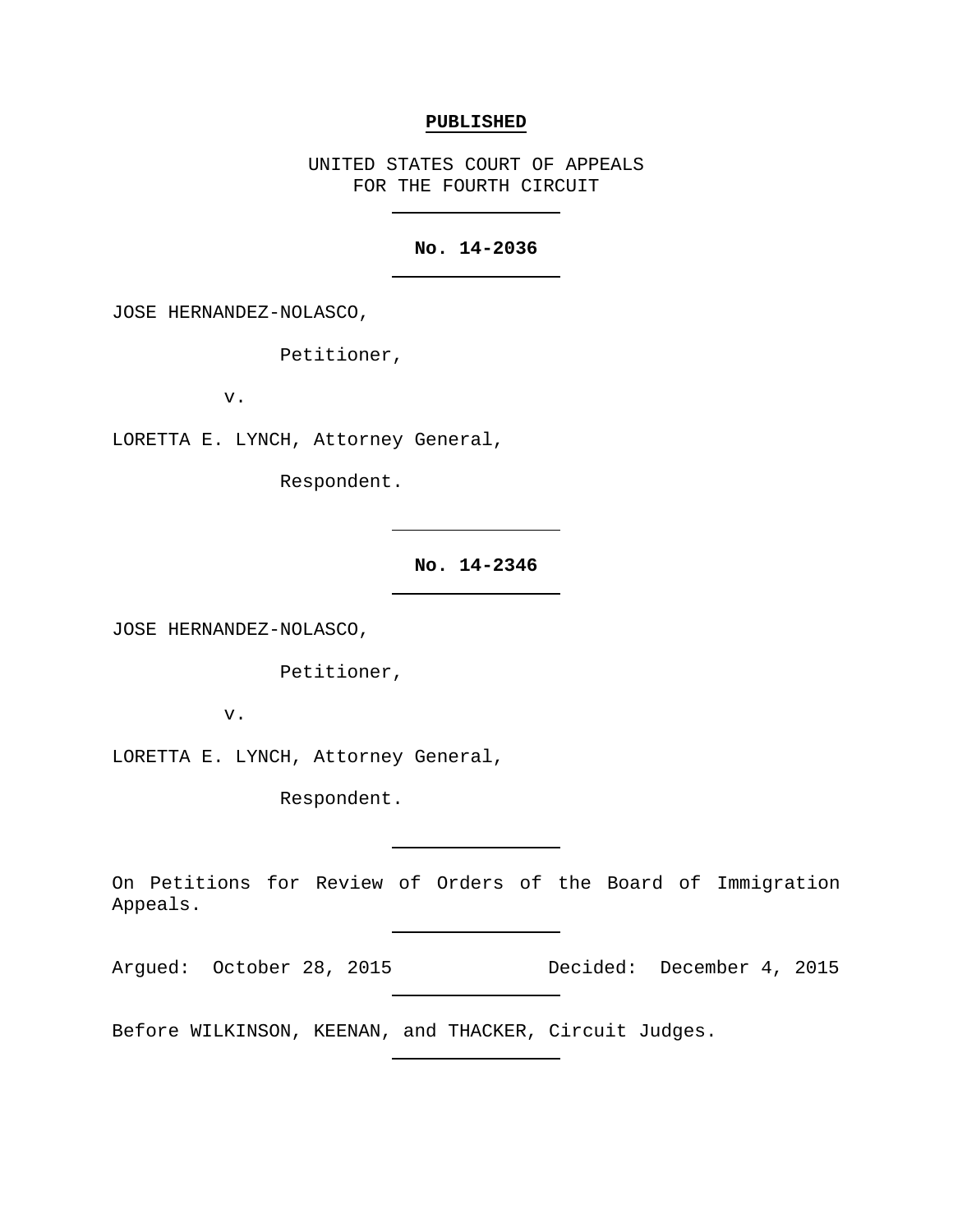Petitions for review dismissed in part and denied in part by published opinion. Judge Keenan wrote the opinion, in which Judge Wilkinson and Judge Thacker joined.

**ARGUED:** Mariam Masumi, JOHNSON & ASSOCIATES, P.C., Arlington, Virginia, for Petitioner. Edward Earl Wiggers, UNITED STATES DEPARTMENT OF JUSTICE, Washington, D.C., for Respondent. **ON BRIEF:** Randall L. Johnson, JOHNSON & ASSOCIATES, P.C., Arlington, Virginia, for Petitioner. Benjamin C. Mizer, Acting Assistant Attorney General, Civil Division, Mary Jane Candaux, Assistant Director, Office of Immigration Litigation, UNITED STATES DEPARTMENT OF JUSTICE, Washington, D.C., for Respondent.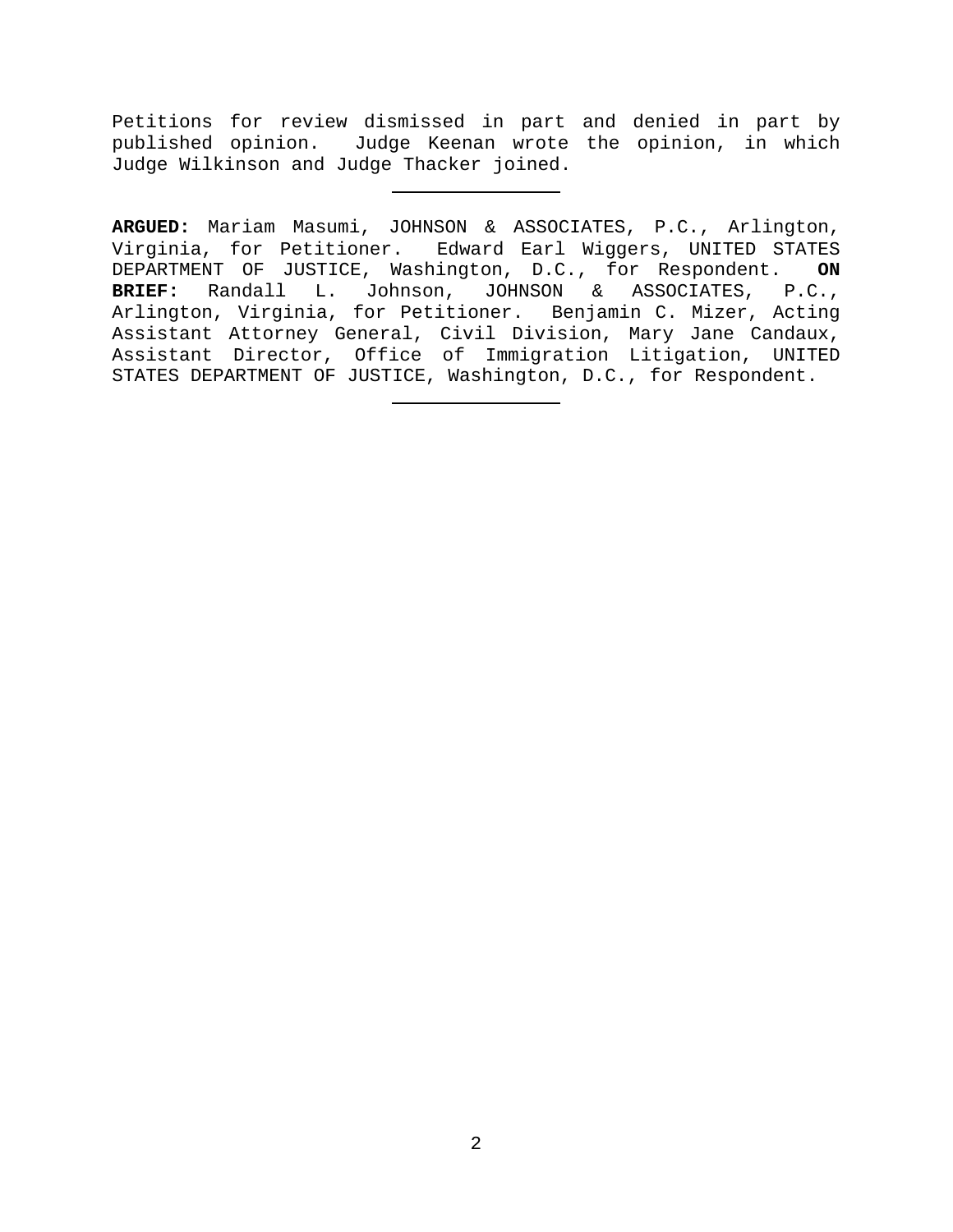BARBARA MILANO KEENAN, Circuit Judge:

Jose Hernandez-Nolasco, a native and citizen of Honduras, petitions for review of: (1) a decision of the Board of Immigration Appeals (BIA) ordering his removal from the United States; and (2) the BIA decision denying his motion for reconsideration. Hernandez-Nolasco argues in these consolidated petitions that the BIA erred in affirming the ruling of an immigration judge (IJ) that Hernandez-Nolasco had been convicted of a "particularly serious crime," which under the Immigration and Nationality Act (INA),  $8 \text{ U.S.C. } \text{S}$  1231(b)(3)(B), and under the United Nations Convention Against Torture (CAT), see 8 C.F.R. § 1208.16(d)(2), rendered him ineligible for withholding of removal. Hernandez-Nolasco also contends that the IJ erred in concluding that he is not entitled to deferral of removal under the CAT, 8 C.F.R. § 1208.17(a). We dismiss in part and deny in part Hernandez-Nolasco's petitions, because the IJ and the BIA did not err in determining any questions of law, and we lack jurisdiction to review the IJ's underlying factual findings.

I.

Hernandez-Nolasco is a 23-year-old citizen of Honduras. He left Honduras and eventually entered the United States without authorization in 2009, when he was 17 years of age.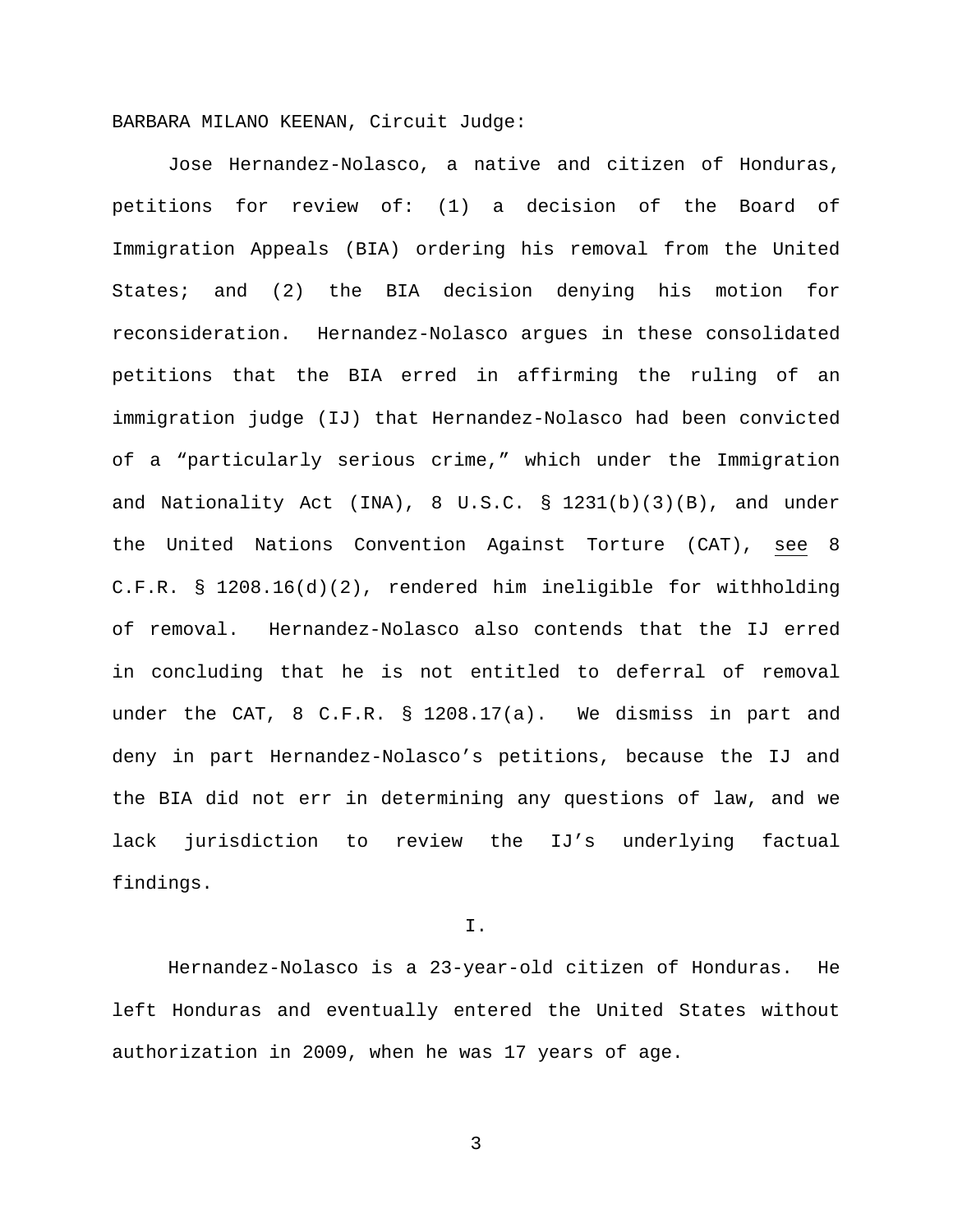In 2012, Hernandez-Nolasco was indicted by a grand jury in Fairfax County, Virginia, and charged with possession of cocaine with the intent to distribute in violation of Virginia Code § 18.2-248. Hernandez-Nolasco entered a guilty plea to the charge in the indictment, and was convicted and sentenced to a five-year term of imprisonment, which the court suspended.

The Department of Homeland Security (DHS) later issued a Notice of Intent to Issue a Final Administrative Removal Order to Hernandez-Nolasco, who responded by requesting withholding and deferral of removal. In an interview with an asylum officer, Hernandez-Nolasco related that a gang leader had murdered his father and brother in Honduras. Hernandez-Nolasco further stated that he ultimately had left Honduras after having been kidnapped and threatened by the same gang.

The asylum officer concluded that Hernandez-Nolasco's account was credible and that he had established a reasonable fear of persecution if removed to Honduras. Accordingly, the asylum officer referred Hernandez-Nolasco to an IJ for "withholding only" proceedings to consider the limited question whether Hernandez-Nolasco was entitled to withholding of removal under the INA or the CAT, or deferral of removal under the CAT. See 8 C.F.R. § 208.31(e) (describing "withholding-only" proceedings).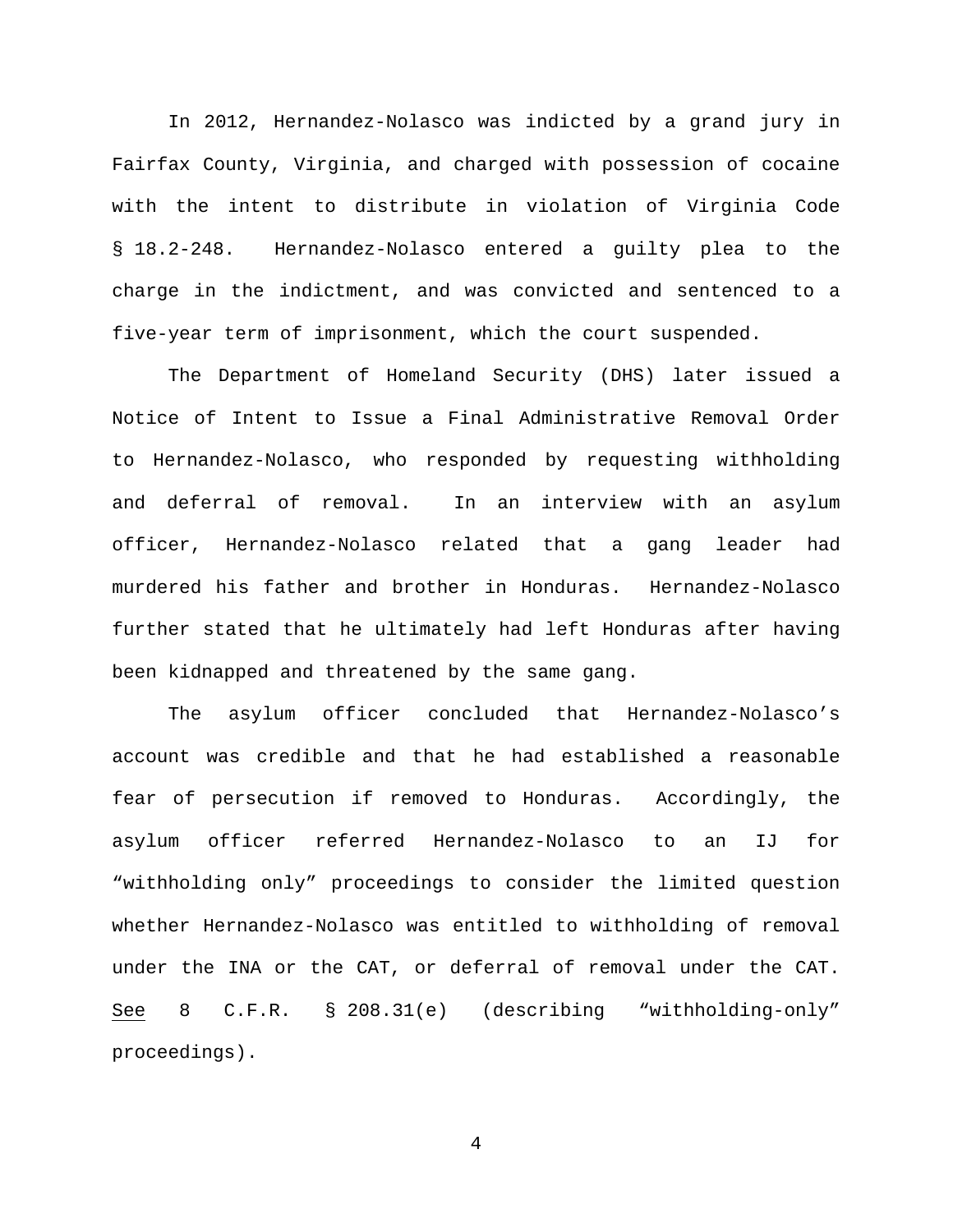The IJ determined that Hernandez-Nolasco was not entitled to relief under either the INA or the CAT. The IJ found that Hernandez-Nolasco had been sentenced to a term of five years' imprisonment for a drug trafficking crime, which constituted a "particularly serious crime" barring him from withholding of removal relief. The IJ found that Hernandez-Nolasco had not met his evidentiary burden to establish that he would be subject to torture, and that the government of Honduras would acquiesce in such torture, if he were removed to Honduras. Accordingly, the IJ ruled that Hernandez-Nolasco was not entitled to deferral of removal under the CAT.

Hernandez-Nolasco appealed the IJ's order to the BIA. The BIA adopted and affirmed the IJ's decision on the basis that the IJ's factual findings were not clearly erroneous, and that the IJ's legal conclusions were correct. Hernandez-Nolasco later filed a motion for reconsideration, which the BIA denied. Hernandez-Nolasco filed the present petitions for review with this Court.

#### II.

We review questions of law arising from decisions of the BIA de novo. Yanez-Marquez v. Lynch, 789 F.3d 434, 444 (4th Cir. 2015). And when, as here, the BIA decision expressly has adopted the underlying decision of the IJ, we review both decisions. Id.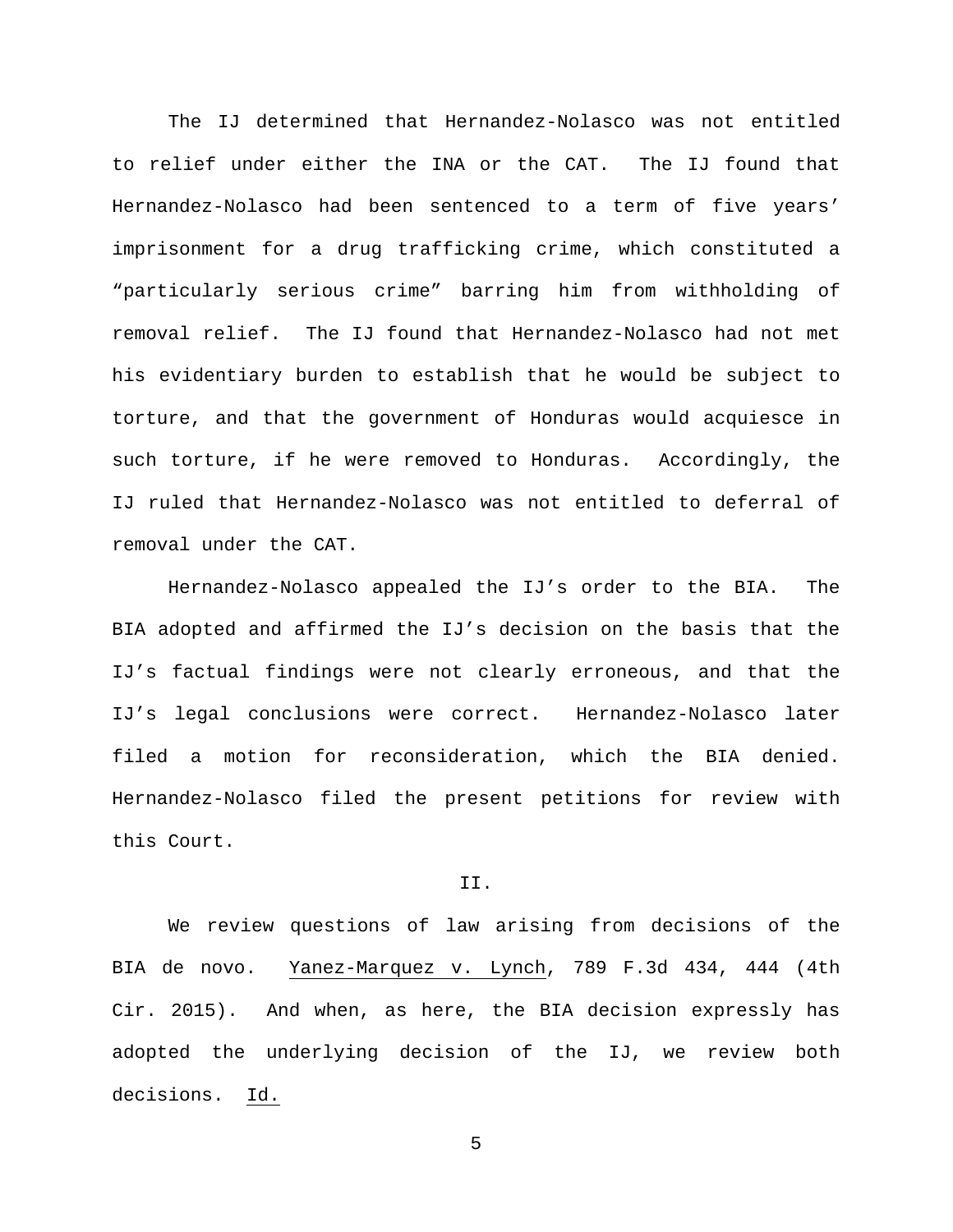Hernandez-Nolasco argues that the IJ and the BIA erred in concluding that he was convicted of a "particularly serious crime," rendering him ineligible for relief under either the INA or the CAT. He does not dispute that he was convicted of the crime of possession with intent to distribute cocaine. Instead, Hernandez-Nolasco contends that this crime of conviction was not "particularly serious" within the contemplation of 8 U.S.C. § 1231(b)(3)(B)(ii) because the crime was not an "aggravated felony." See id. He also asserts that under the BIA decision of In re Y-L-, 23 I. & N. Dec. 270, 273 (BIA 2002), his case presents "unusual circumstances," and that the IJ erred in failing to receive evidence concerning this subject. According to Hernandez-Nolasco, had the IJ done so, the IJ could have weighed the exceptional factors discussed in In re Y-L-, and considered the relevant facts that Hernandez-Nolasco had not committed other crimes, and that he had acknowledged responsibility for his single crime.We disagree with Hernandez-Nolasco's argument.

An alien is entitled to withholding of removal to a particular country if the alien would be persecuted on return to that country on account of his membership in a particular social group.  $8 \text{ U.S.C. } § 1231(b)(3)(A)$ . However, an alien who has been convicted of a "particularly serious crime" and, thus, "is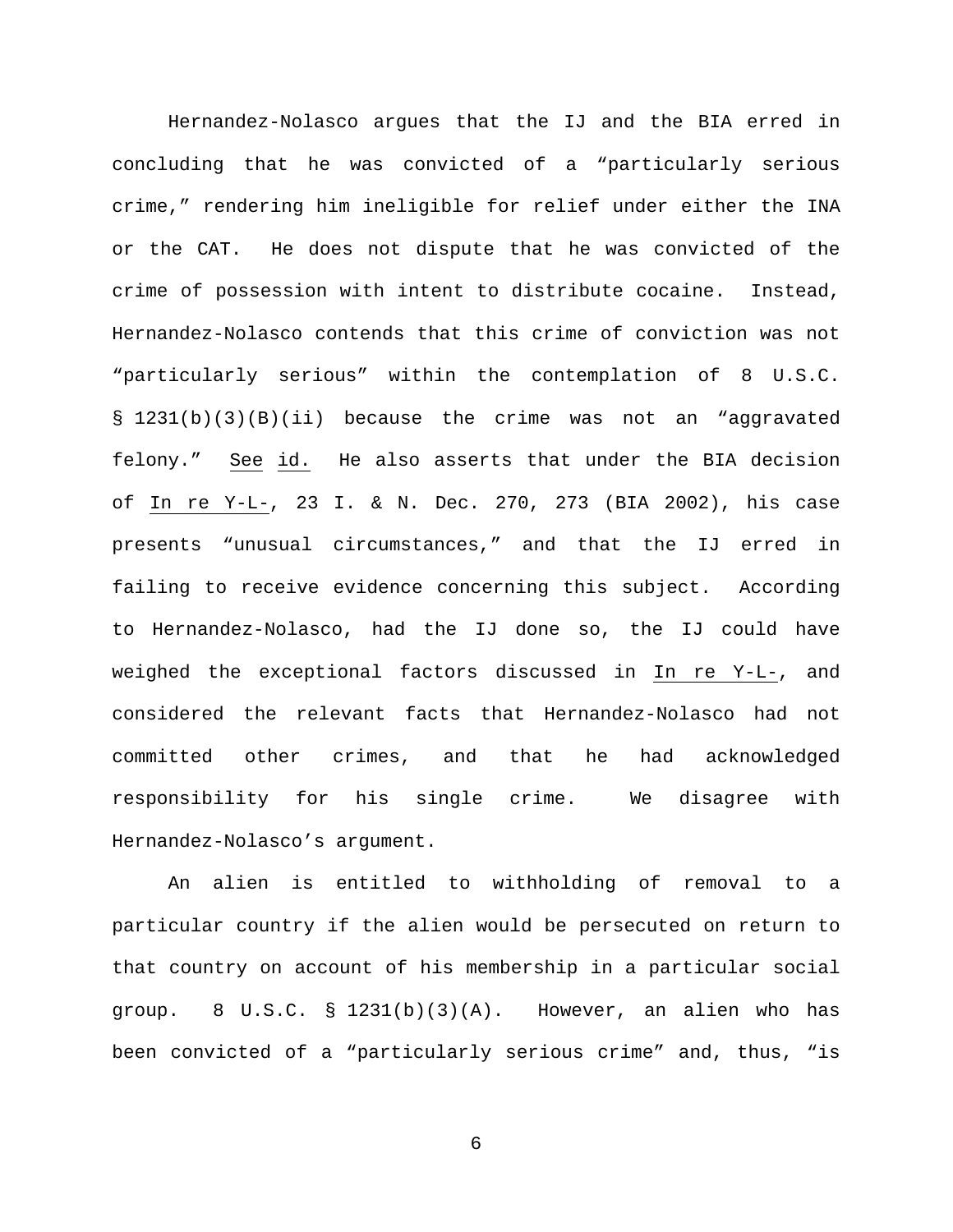a danger to the community" is not eligible for withholding of removal. Id. § 1231(b)(3)(B); 8 C.F.R. § 1208.16(d)(2).

As relevant here, any alien who has been convicted of an "aggravated felony . . . for which the alien has been sentenced to an aggregate term of imprisonment of at least 5 years" automatically is deemed to have committed a "particularly serious crime." 8 U.S.C. § 1231(b)(3)(B); In re Y-L-, 23 I. & N. Dec. at 273. The INA defines the term "aggravated felony" to include "a drug trafficking crime." 8 U.S.C. § 1101(a)(43)(B). A drug trafficking offense committed in violation of state law automatically qualifies as a "drug trafficking crime" under this section if the defendant was convicted under a state statute that proscribes conduct necessarily punishable as a felony under the Controlled Substances Act (CSA), 21 U.S.C. § 801 et seq. See 18 U.S.C. § 924(c)(2); Moncrieffe v. Holder, 133 S. Ct. 1678, 1684–85 (2013). Therefore, if an alien is convicted of a state crime that necessarily would constitute a felony under the CSA, the alien's crime of conviction qualifies as an "aggravated felony."

Hernandez-Nolasco concedes that he was charged with and convicted of possession with intent to distribute cocaine. Under the CSA, when the controlled substance involved in an offense is cocaine, possession with intent to distribute that substance always is punishable as a felony. 21 U.S.C. §§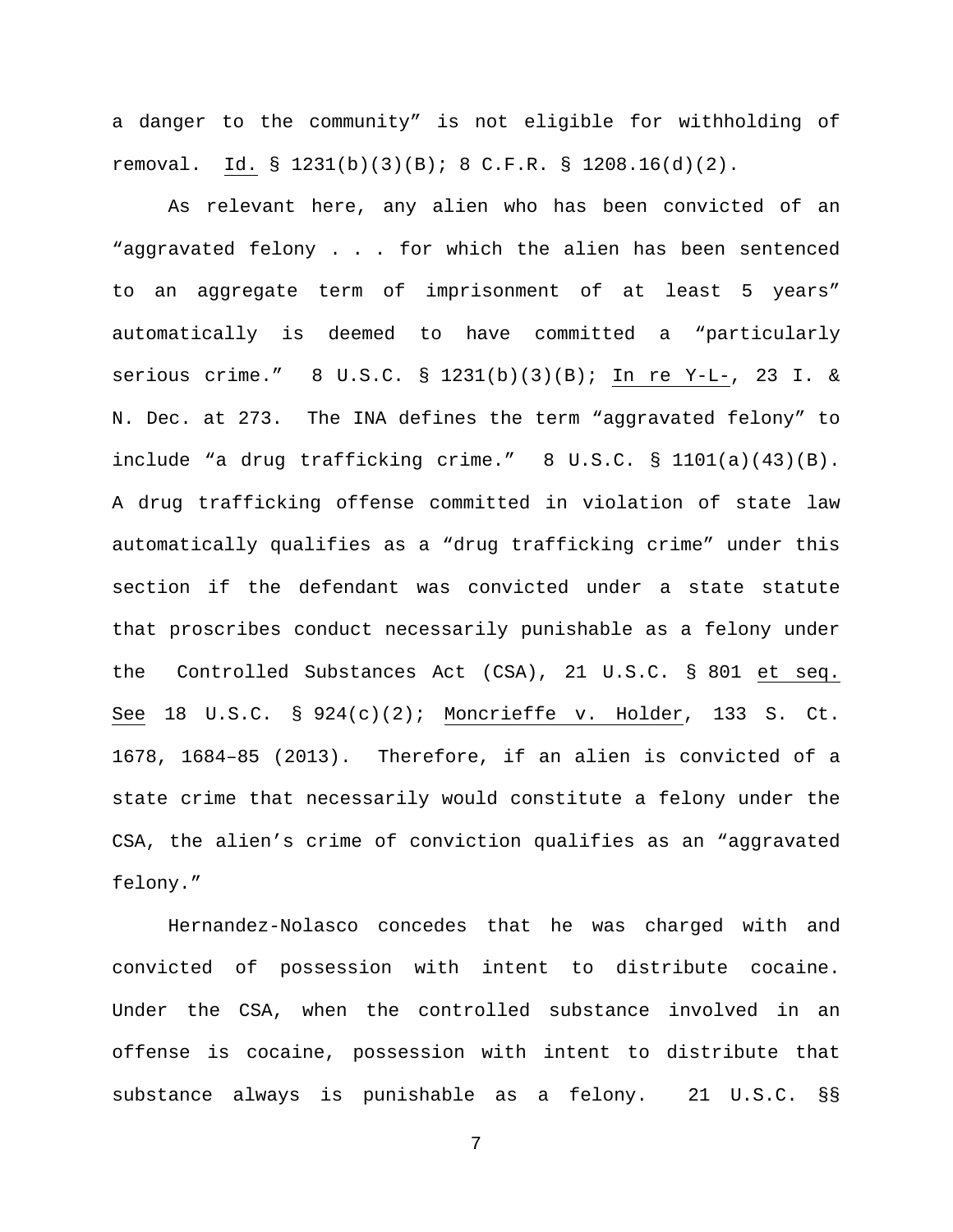841(a), 841(b)(1)(C); 21 C.F.R. § 1308.12. Therefore, Hernandez-Nolasco's crime of conviction qualifies as an "aggravated felony" under the INA. See Moncrieffe, 133 S. Ct. at 1686.

This "aggravated felony" conviction, for which Hernandez-Nolasco received a sentence of five years' imprisonment, is per se a "particularly serious crime" under 8 U.S.C. § 1231(b)(3)(B). See Gao v. Holder, 595 F.3d 549, 555 (4th Cir. 2010). Thus, the "unusual circumstances" discussed in In re Y-L-, which may be considered when the sentence imposed for an aggravated felony is less than five years, are irrelevant to the present case. See In re Y-L-, 23 I. & N. Dec. at 273–74. Accordingly, we hold that the IJ and the BIA did not err in determining that Hernandez-Nolasco was convicted of a "particularly serious crime" rendering him ineligible for withholding of removal under the INA and the CAT. See 8 U.S.C.  $\S$  1231(b)(3)(B); 8 C.F.R.  $\S$  1208.16(d)(2). For the same reason, we further hold that the BIA did not abuse its discretion in denying Hernandez-Nolasco's motion for reconsideration of its ruling. See Jean v. Gonzales, 435 F.3d 475, 483 (4th Cir. 2006) (affirming a BIA denial of a motion to reconsider when the BIA provided a rational explanation for its decision).